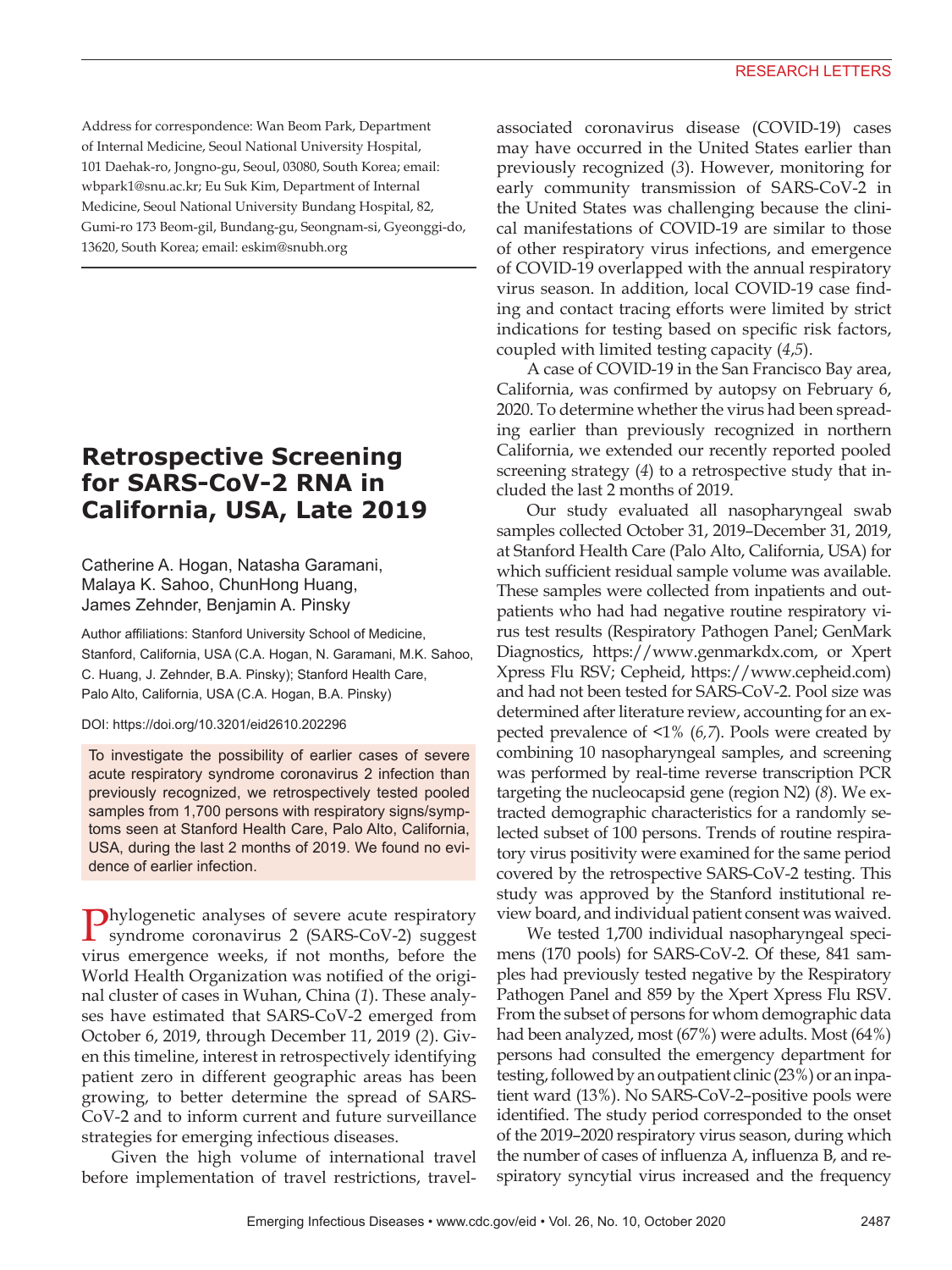of other seasonal viruses varied (Appendix Figure, https://wwwnc.cdc.gov/EID/article/26/10/20-2296- App1.pdf) according to testing of separate samples collected during the same period as the study.

Pooled testing of 1,700 nasopharyngeal samples collected from persons in Palo Alto, California, who had respiratory signs/symptoms during the last 2 months of 2019 detected no case of COVID-19. This study and previous studies indicate that in the San Francisco Bay area, symptomatic persons without risk factors and with SARS-CoV-2 infection began seeking medical attention at the end of February 2020 (*9*,*10*).

Our study is limited by sampling from a single institution, corresponding to a population that may not be representative of the underlying area as a whole. Further retrospective SARS-CoV-2 reverse transcription PCR screening using specimens collected at other institutions throughout the United States will be needed to fully determine early community transmission. Our research will complement phylogenetic viral sequence analysis and large-scale seroprevalence studies to characterize the regional and national emergence of SARS-CoV-2. It is possible that use of pooled testing led to lower sensitivity; however, pool sizes of 10 samples maintain high performance compared with individual samples. Given that we included only samples negative for conventional respiratory viruses, we cannot exclude the possibility that we missed cases of SARS-CoV-2 coinfection with another respiratory virus.

Our pooled screening strategy for investigating local community transmission of SARS-CoV-2 in the San Francisco Bay area of California during late 2019 during the onset of the respiratory virus season identified no COVID-19 cases. This finding is consistent with limited transmission in this population at this time.

#### **About the Author**

Dr. Hogan is an infectious diseases physician, medical microbiologist, and currently a visiting instructor and global health diagnostics fellow at the Stanford Department of Pathology. Her research interests include novel and point-of-care diagnostic methods, clinical impact of diagnostic methods, and tropical medicine.

#### **References**

- 1. Zhu N, Zhang D, Wang W, Li X, Yang B, Song J, et al.; China Novel Coronavirus Investigating and Research Team. A novel coronavirus from patients with pneumonia in China, 2019. N Engl J Med. 2020;382:727–33. https://doi.org/10.1056/NEJMoa2001017
- 2. van Dorp L, Acman M, Richard D, Shaw LP, Ford CE, Ormond L, et al. Emergence of genomic diversity and recurrent mutations in SARS-CoV-2. Infect Genet Evol. 2020 May 5 [Epub ahead of print]. https://doi.org/10.1016/ j.meegid.2020.104351
- 3. Kelly J, Thomas P. Disaster in motion: where flights from coronavirus-ravaged countries landed in US [cited 2020 May 13]. https://abcnews.go.com/Health/disastermotion-flights-coronavirus-ravaged-countries-landed-us/ story?id=70025470
- 4. Centers for Disease Control and Prevention (CDC). Overview of testing for SARS-CoV-2 [cited 2020 May 13]. https://www.cdc.gov/coronavirus/2019-ncov/hcp/ clinical-criteria.html
- 5. Sharfstein JM, Becker SJ, Mello MM. Diagnostic testing for the novel coronavirus. JAMA. 2020 Mar 9 [Epub ahead of print]. https://doi.org/10.1001/jama.2020.3864
- 6. Aragón-Caqueo D, Fernández-Salinas J, Laroze D. Optimization of group size in pool testing strategy for SARS-CoV-2: a simple mathematical model. J Med Virol. 2020 Apr 24 [Epub ahead of print]. https://doi.org/10.1002/ jmv.25929
- 7. Lohse S, Pfuhl T, Berkó-Göttel B, Rissland J, Geißler T, Gärtner B, et al. Pooling of samples for testing for SARS-CoV-2 in asymptomatic people. Lancet Infect Dis. 2020 Apr 28 [Epub ahead of print]. https://doi.org/10.1016/ S1473-3099(20)30362-5
- 8. Bulterys PL, Garamani N, Stevens B, Sahoo MK, Huang C, Hogan CA, et al. Comparison of a laboratory-developed test targeting the envelope gene with three nucleic acid amplification tests for detection of SARS-CoV-2. J Clin Virol. 2020 May 8 [Epub ahead of print]. https://doi.org/10.1016/ j.jcv.2020.104427
- 9. Hogan CA, Sahoo MK, Pinsky BA. Sample pooling as a strategy to detect community transmission of SARS-CoV-2. JAMA. 2020;323:1967. https://doi.org/10.1001/ jama.2020.5445
- Zwald ML, Lin W, Sondermeyer Cooksey GL, Weiss C, Suarez A, Fischer M, et al. Rapid sentinel surveillance for COVID-19–Santa Clara County, California, March 2020. MMWR Morb Mortal Wkly Rep. 2020;69:419–21. https://doi.org/10.15585/mmwr.mm6914e3

Address for correspondence: Benjamin A. Pinsky, Stanford Health Care Clinical Virology Laboratory, 3375 Hillview Ave, Rm 2913, Palo Alto, CA 94304, USA; email: bpinsky@stanford.edu